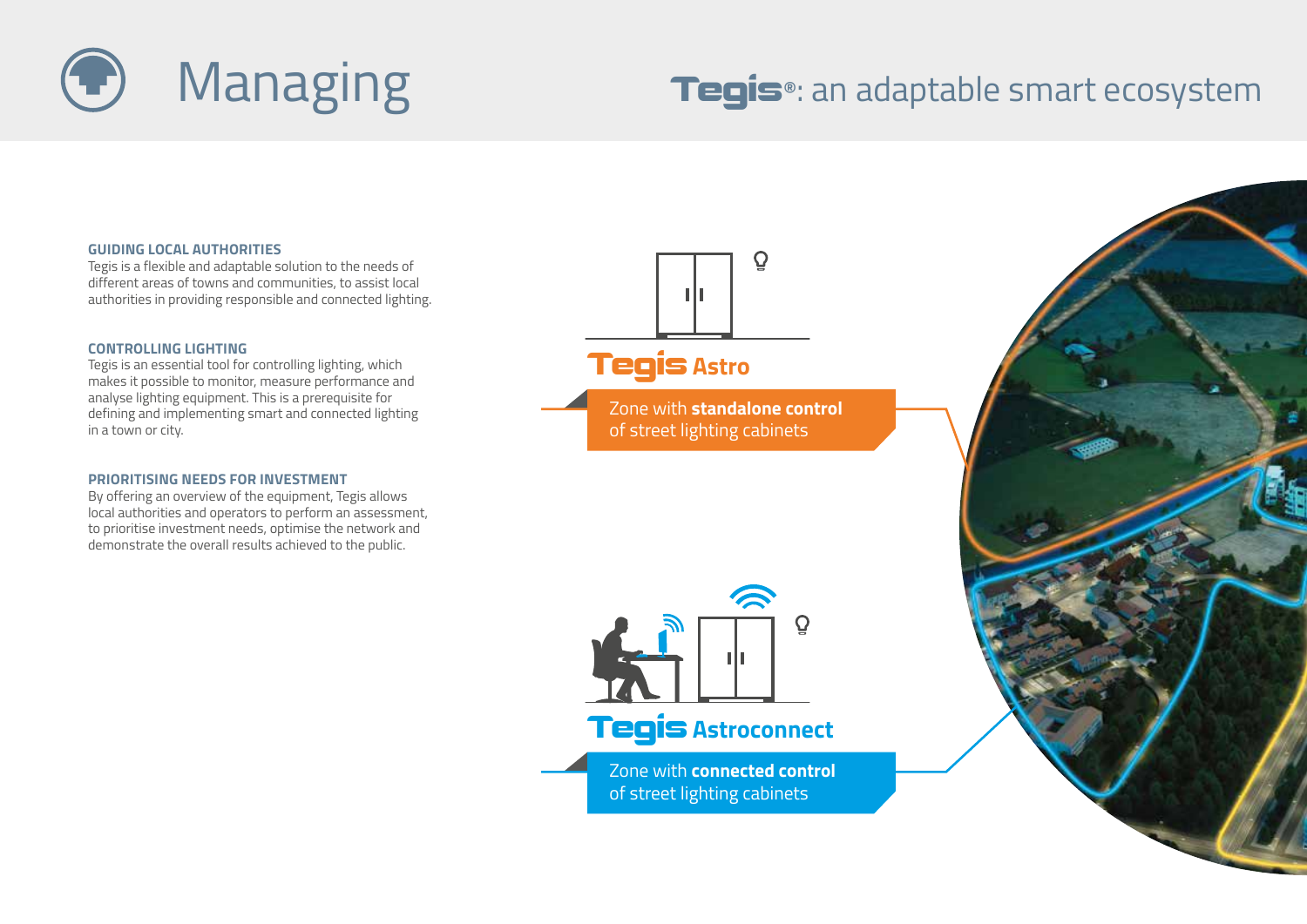# for managing public lighting

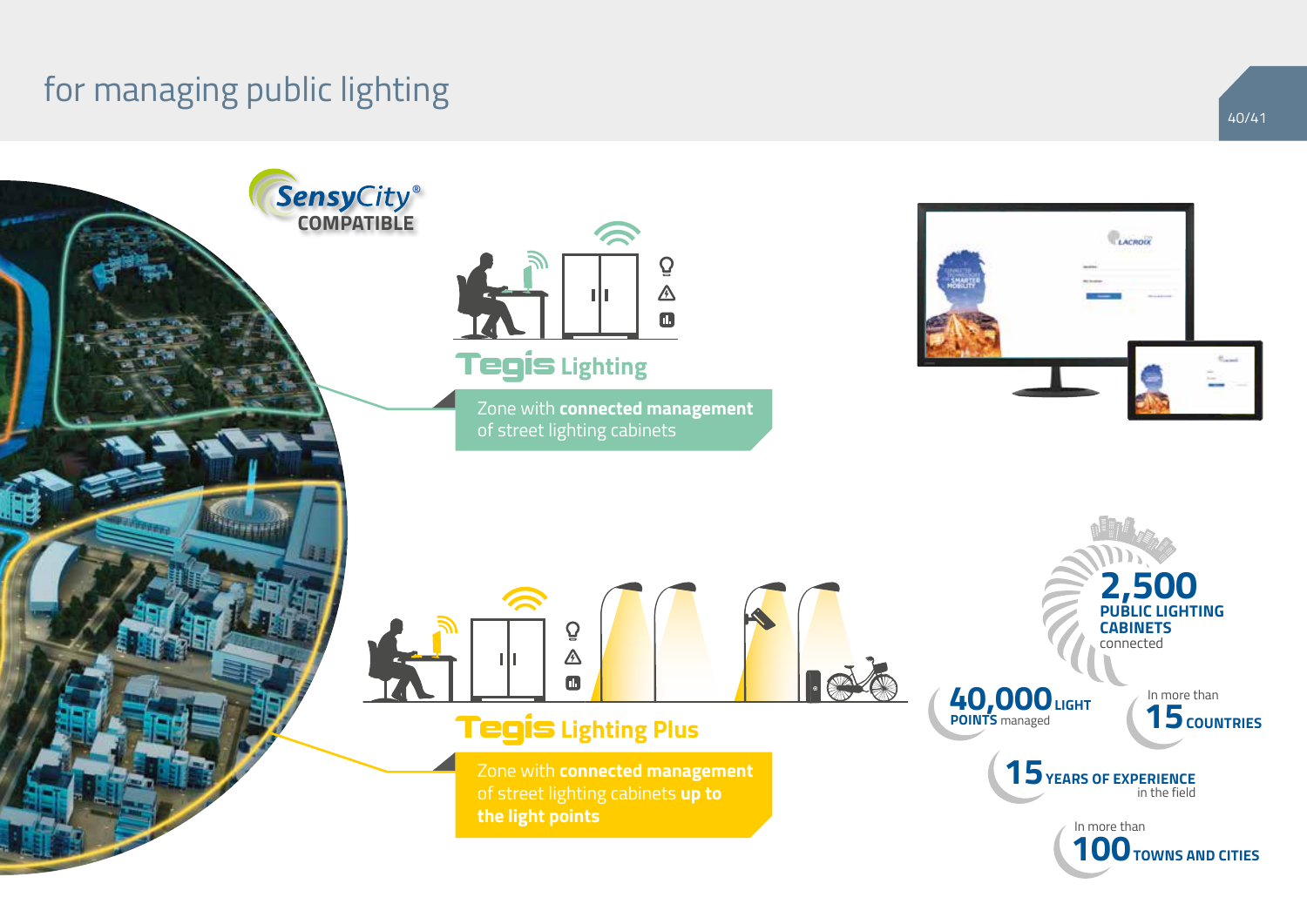

# Managing **Tegis**®: an adaptable smart environment



*C* Cabinet control (energy and maintenance savings): the control is the primary source of energy savings thanks to its integrated astronomical clock. The connected astronomical clock makes remote configuration possible.

*Cabinet monitoring* (quality of service and security):

cabinet monitoring and its real-time alert system provide optimised service quality for public lighting equipment.

 **Cabinet reporting and analysis** (budget control):

reporting and analysing the energy consumption of street lighting cabinets to measure savings and prioritise investments.